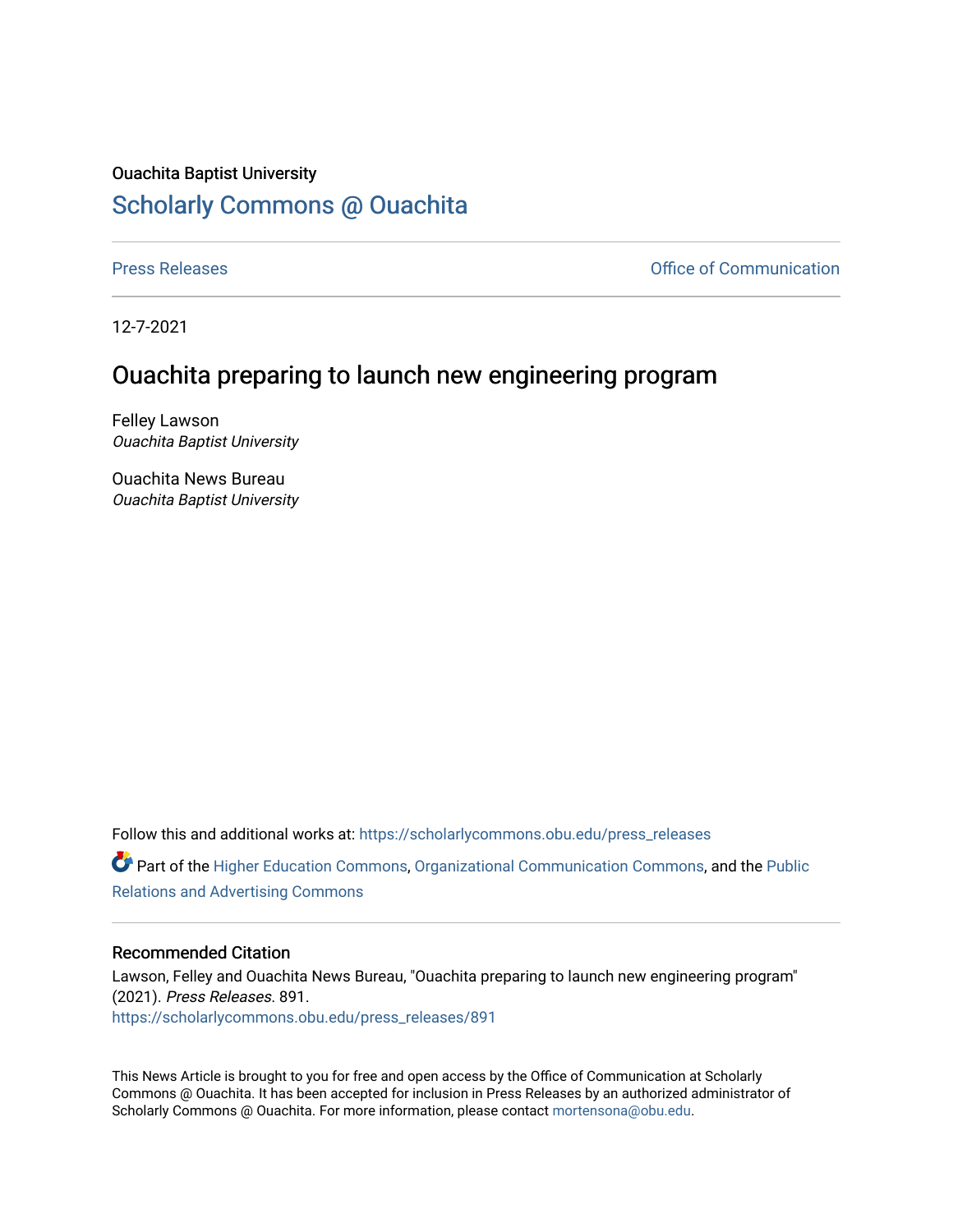



For immediate release **Ouachita preparing to launch new engineering program** *By Felley Lawson* December 7, 2021 For more information, contact OBU's news bureau at [newsbureau@obu.edu](mailto:newsbureau@obu.edu) or (870) 245-5208.

ARKADELPHIA, Ark.—Ouachita Baptist University is preparing to offer a Bachelor of Science degree in engineering as early as Fall 2022, pending approval from the university's institutional accreditor, the Higher Learning Commission (HLC). The new 4-year program is being designed to meet standards set by the Accreditation Board of Engineering and Technology (ABET) and will be housed in the J.D. Patterson School of Natural Sciences at Ouachita.

A general engineering program provides solid preparation for graduates to move into any field of engineering, in addition to a wide range of related careers-–some of which require additional training or graduate study-–including robotics, renewable energies, computer science, healthcare, research and nanotechnology.

In order to become a licensed professional engineer, a student must graduate from an ABET-approved program.

"Ouachita has an outstanding physics program—a course of study fundamental to engineering—which helps explain why many of our physics and engineering physics graduates have become professional engineers," said Dr. Ben Sells, Ouachita's president. "However, doing so required further education. Having our own undergraduate engineering program will allow our students to accelerate their progress toward becoming licensed professional engineers while enjoying all the other benefits of studying at Ouachita."